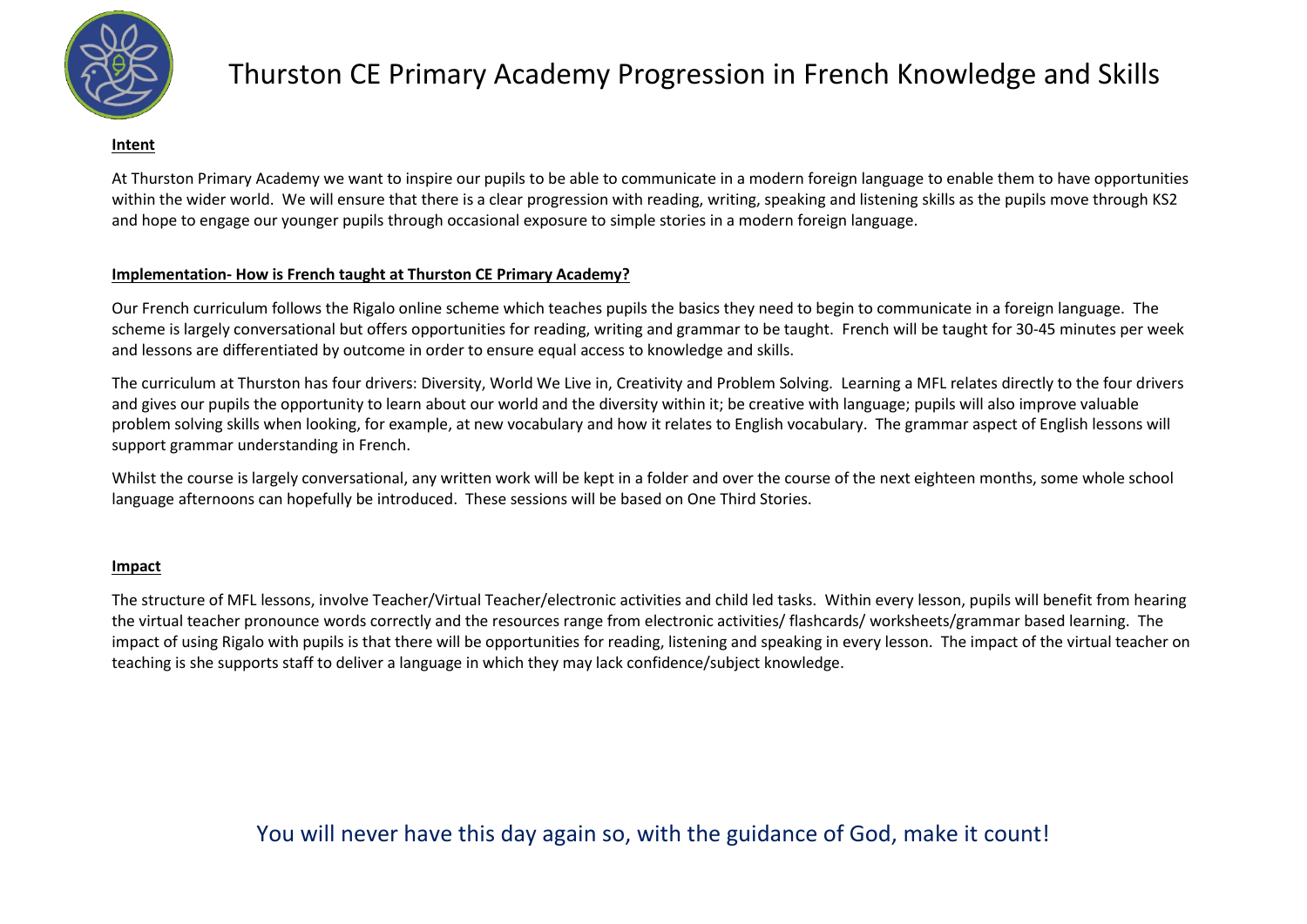

| Skill | Year 3 | Year 4 | Year 5 | Year 6 |
|-------|--------|--------|--------|--------|
|       |        |        |        |        |
|       |        |        |        |        |
|       |        |        |        |        |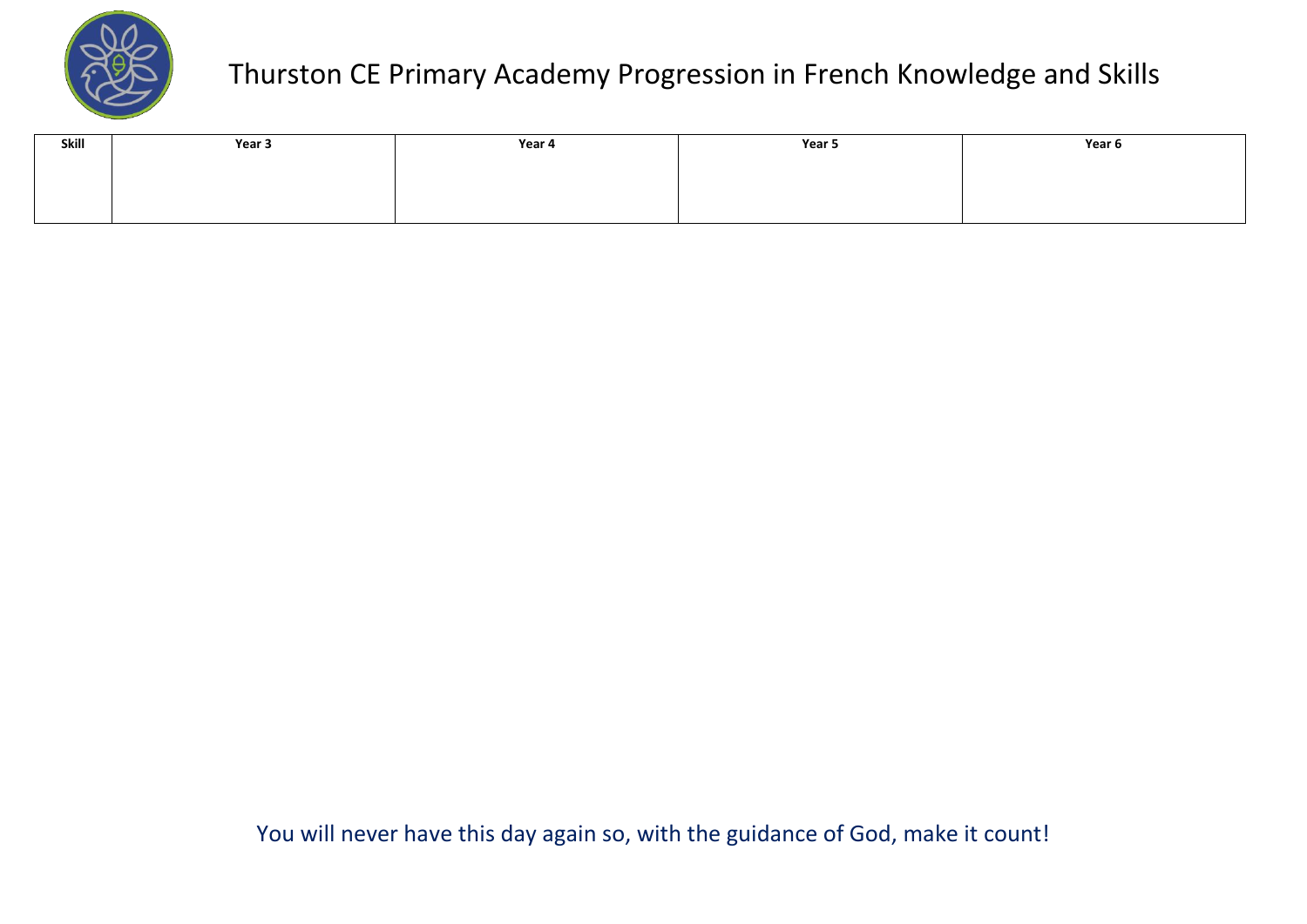

**Reading**

#### Thurston CE Primary Academy Progression in French Knowledge and Skills

| <b>UNIT 1: BONJOUR</b>                              | <b>UNIT 7: ENCORE!</b>                            | <b>UNIT 1: SALUT, GUSTAVE!</b>                    | <b>UNIT 7: LE WEEK-END</b>                         |
|-----------------------------------------------------|---------------------------------------------------|---------------------------------------------------|----------------------------------------------------|
| To greet and say goodbye to<br>$\bullet$            | To revise ways of describing people<br>$\bullet$  | To greet people and give and<br>$\bullet$         | Ask and talk about regular activities<br>$\bullet$ |
| someone                                             | To revise ways of describing people<br>$\bullet$  | personal information                              | Say what you don't do                              |
| To ask someone's name and say                       | To describe someone's nationality<br>$\bullet$    | Ask and talk about sisters and<br>$\bullet$       | Ask and say what other people do                   |
| your own                                            | to describe people using various<br>$\bullet$     | brothers                                          | Talk about what you like/dislike                   |
| To ask how someone is and respond<br>$\bullet$      | adjectives                                        | Say what people have and have not<br>$\bullet$    | doing                                              |
| to same question                                    | <b>UNIT 8: QUELLE HEURE EST-IL?</b>               | using 3rd person avoir                            | <b>UNIT 8: LES VETEMENTS</b>                       |
| To learn some basic nouns<br>$\bullet$              | To talk about activities                          | Say what people are like using 3rd<br>$\bullet$   | Ask and say what clothes you'd like                |
| To count numbers 1-10<br>$\bullet$                  | To talk about activities                          | person etre including negatives                   | Give opinions about clothes                        |
| <b>UNIT 2: EN CLASSE</b>                            | To tell the time                                  | <b>UNIT 2: A L'ECOLE</b>                          | Say what clothes you wear                          |
| To identify classroom objects<br>$\bullet$          | To talk about what time you do<br>$\bullet$       | Name school subjects<br>$\bullet$                 | Ask and talk about prices (including               |
| To identify colours and describe an<br>$\bullet$    | activities                                        | Talk about likes and dislikes at<br>$\bullet$     | $60 - 80$                                          |
| object's colour                                     | <b>UNIT 9: LES FETES</b>                          | school                                            | <b>UNIT 9: MA JOURNEE</b>                          |
| To say your age<br>$\bullet$                        | To talk about festivals and dates<br>$\bullet$    | Ask and say the time<br>$\bullet$                 | Ask and talk about daily routine                   |
| To recognise and repeat classroom                   | To talk about presents at festivals               | Talk about timings of the school day<br>$\bullet$ | Talk about times od daily routine                  |
| instructions                                        | To count from 31-60                               | <b>UNIT 3: LA NOURRITURE</b>                      | Ask and talk about breakfast                       |
| <b>UNIT 3: MON CORPS</b>                            | To give and understand instructions<br>$\bullet$  | Ask politely for food items<br>$\bullet$          | Talk about details of a typical day                |
| To identify parts of the body<br>$\bullet$          | UNIT 10: OU VAS-TU?                               | Describe how to make a sandwich<br>$\bullet$      | <b>UNIT 10: LES TRANSPORTS</b>                     |
| To describe eyes and hair<br>$\bullet$              | To talk about going to French cities<br>$\bullet$ | Express opinions about food<br>$\bullet$          | Talk about forms of transport<br>$\bullet$         |
| appearance                                          | to give and understand basic                      | Talk about healthy and unhealthy<br>$\bullet$     | Ask and talk about where you're                    |
| To recognise days of the week<br>$\bullet$          | directions                                        | food                                              | going and how you get there                        |
| To give basic character descriptions<br>$\bullet$   | to talk about the weather<br>$\bullet$            | <b>UNIT 4: EN VILLE</b>                           | Talk about plans for a trip                        |
| <b>UNIT 4: LES ANIMAUX</b>                          | to talk about the weather and places<br>$\bullet$ | Name places in the town<br>$\bullet$              | Buy tickets at the station<br>$\bullet$            |
| To identify animals and pets<br>$\bullet$           | in France                                         | Ask the way and give directions<br>$\bullet$      | <b>UNIT 11: LE SPORT</b>                           |
| To recognise and use numbers 11-20<br>$\bullet$     | <b>UNIT 11: ON MANGE!</b>                         | Say where you are going<br>$\bullet$              | Talk about which sports you like                   |
| To give someone's name<br>$\bullet$                 | To go shopping for food<br>$\bullet$              | Give the time and say where you are<br>$\bullet$  | Say what you think of different                    |
| To describe someone<br>$\bullet$                    | to ask how much something costs                   | going                                             | sports                                             |
| <b>UNIT 5: MA FAMILLE</b>                           | to talk about activities at a party               | <b>UNIT 5: EN VACANCES</b>                        | Give reasons for preferences                       |
| To identify family members<br>$\bullet$             | To give opinions about food and                   | Ask and say where you're going on<br>$\bullet$    | Talk about a sporting event                        |
| To recognise and spell with letters of<br>$\bullet$ | various activities                                | holiday                                           | <b>UNIT 12: ON VA FAIRE LA FETE!</b>               |
| the alphabet                                        | <b>UNIT 12: LE CIRQUE</b>                         | Express opinions about holidays<br>$\bullet$      | Revise forms of transport, places                  |
| To list household items                             | To discuss francophone countries                  | Talk about what you're going to do<br>$\bullet$   | and immediate future plans                         |
| To use basic prepositions sur and<br>$\bullet$      | to discuss the languages we speak                 | on holiday                                        | Revise descriptions of people and                  |
| dans to describe position                           | To Identify different items of<br>$\bullet$       | Talk about holiday plans<br>$\bullet$             | clothes                                            |
| <b>UNIT 6: BON ANNIVERSAIRE!</b>                    | clothing                                          | <b>UNIT 6: CHEZ MOI</b>                           | Revise opinions of food and clothes                |
| To recognise and ask for snacks<br>$\bullet$        | to describe items of clothing                     | Name rooms in the house<br>$\bullet$              | Order food in a cafe                               |
| To give basic opinions about food<br>$\bullet$      |                                                   | Describe rooms in the house<br>$\bullet$          |                                                    |
| To use numbers 21-31<br>$\bullet$                   |                                                   | Say what people do at home<br>$\bullet$           |                                                    |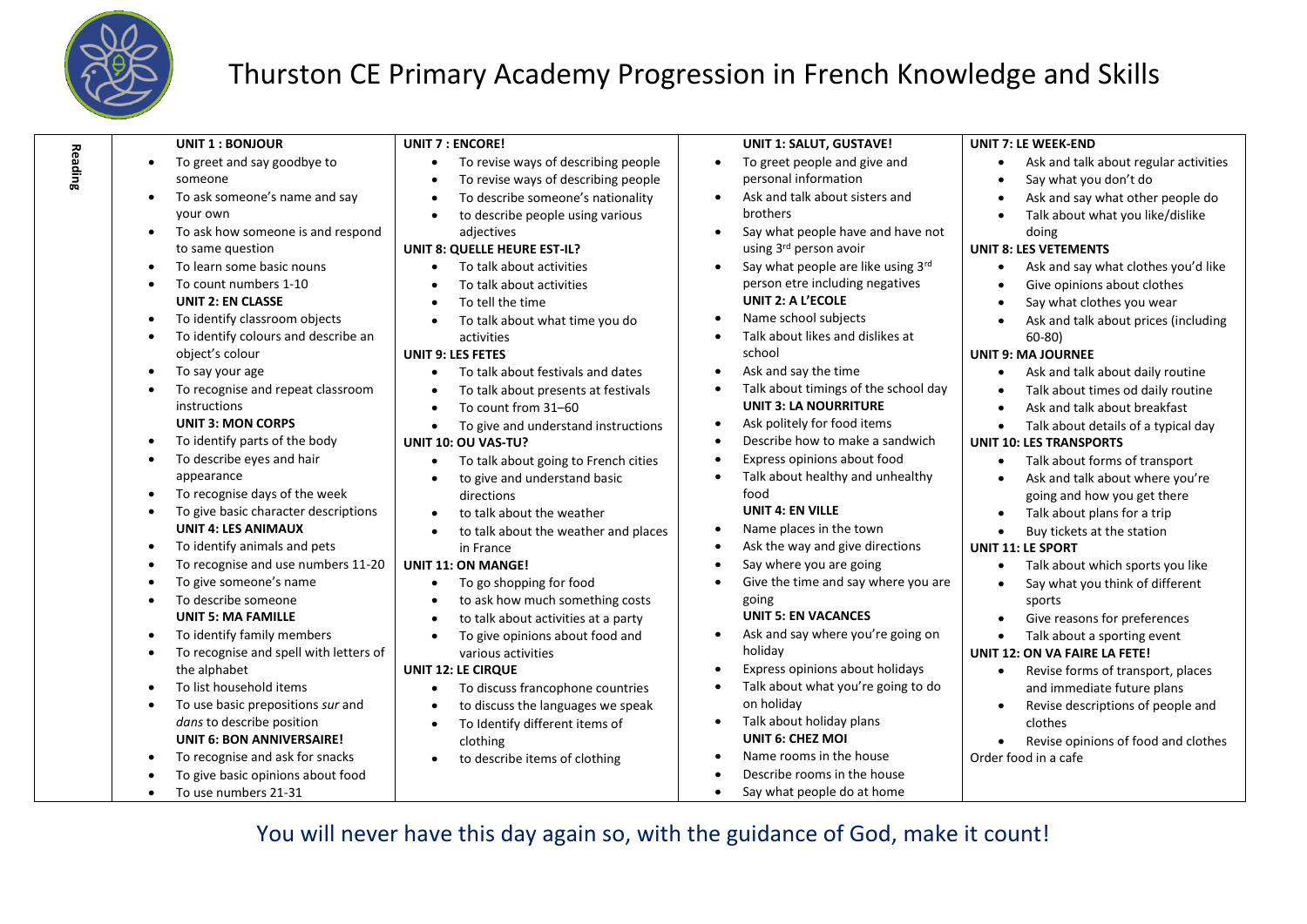

| To recognise and use the months | Say what people do and where |  |
|---------------------------------|------------------------------|--|
| To form dates                   |                              |  |
|                                 |                              |  |
|                                 |                              |  |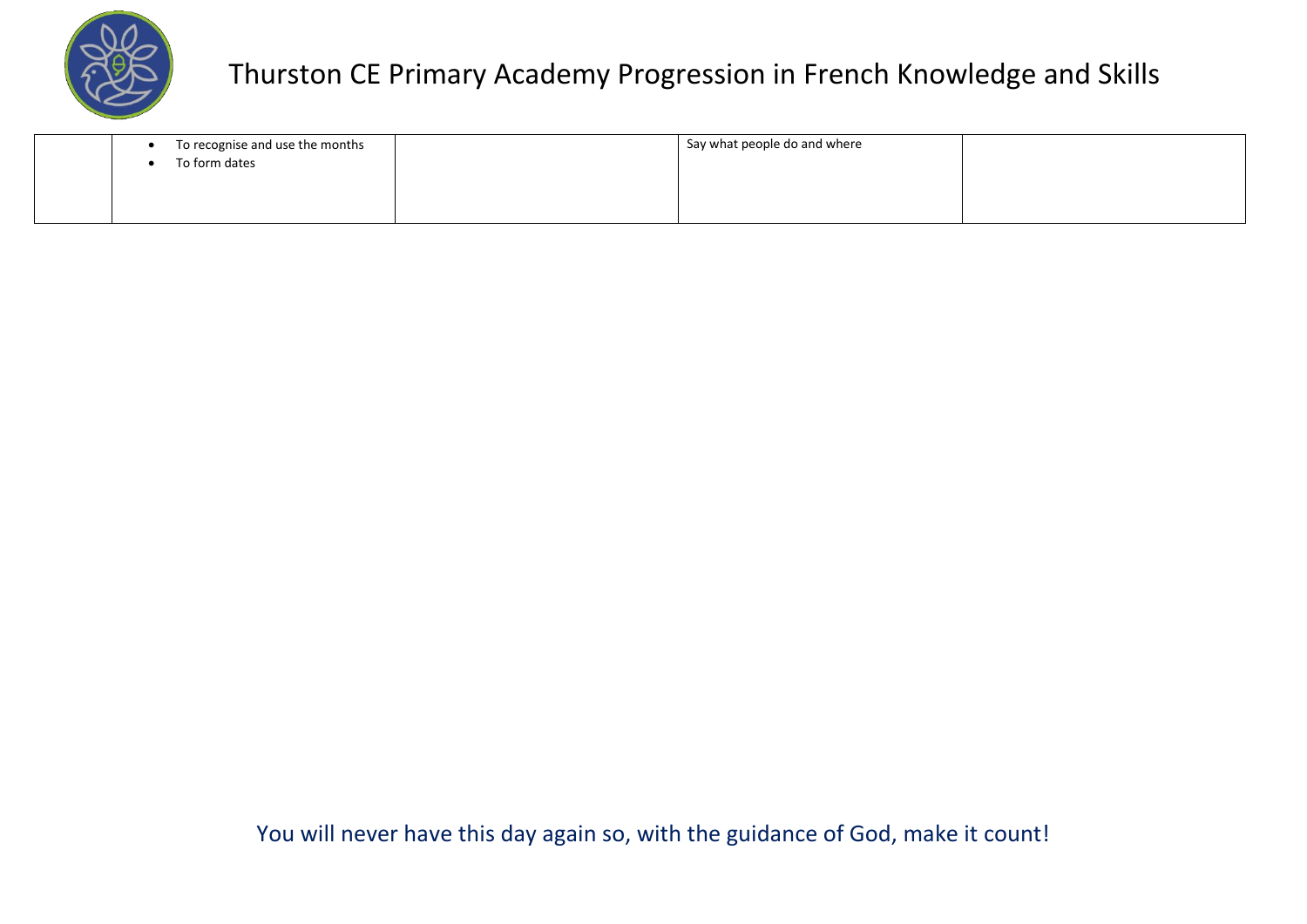

| Reading | To ask how someone is and<br>$\bullet$<br>respond to same question<br>To learn some basic nouns<br>$\bullet$<br>To count numbers 1-10<br>To identify classroom objects<br>To identify colours and describe<br>an object's colour<br>To say your age<br>To describe eyes and hair<br>appearance<br>To give basic character<br>descriptions<br>To recognise and use numbers 11-<br>20<br>To describe someone<br>To list household items<br>To use basic prepositions sur and<br>dans to describe position<br>To recognise and ask for snacks<br>$\bullet$<br>To give basic opinions about food<br>To use numbers 21-31<br>To form dates | To describe someone's nationality<br>to describe people using various<br>adjectives<br>To talk about activities<br>To tell the time<br>To talk about what time you do<br>activities<br>To talk about presents at festivals<br>To give and understand<br>instructions<br>to talk about the weather and<br>places in France<br>to ask how much something costs<br>$\bullet$<br>to talk about activities at a party<br>To give opinions about food and<br>various activities<br>to discuss the languages we speak<br>to describe items of clothing | To greet people and give and<br>$\bullet$<br>personal information<br>Ask and talk about sisters and<br>brothers<br>Say what people have and have<br>not using 3rd person avoir<br>Say what people are like using 3rd<br>person etre including negatives<br>Name school subjects<br>Talk about likes and dislikes at<br>school<br>Ask and say the time<br>Talk about timings of the school<br>day<br>Ask politely for food items<br>Describe how to make a sandwich<br>Express opinions about food<br>Talk about healthy and unhealthy<br>food<br>Name places in the town<br>Ask the way and give directions<br>Say where you are going<br>Give the time and say where you<br>are going<br>Ask and say where you're going<br>on holiday<br>Express opinions about holidays<br>Talk about what you're going to<br>do on holiday<br>Talk about holiday plans<br>Name rooms in the house | Ask and talk about regular activities<br>Say what you don't do<br>Ask and say what other people do<br>Talk about what you like/dislike doing<br>Ask and say what clothes you'd like<br>Give opinions about clothes<br>Say what clothes you wear<br>Ask and talk about prices (including 60-80)<br>Ask and talk about daily routine<br>Talk about times od daily routine<br>Ask and talk about breakfast<br>Talk about details of a typical day<br>Talk about forms of transport<br>Ask and talk about where you're going and<br>how you get there<br>Talk about plans for a trip<br>Buy tickets at the station<br>Talk about which sports you like<br>Say what you think of different sports<br>Give reasons for preferences<br>Talk about a sporting event<br>Revise forms of transport, places and<br>immediate future plans<br>Revise descriptions of people and clothes<br>Revise opinions of food and clothes<br>Order food in a cafe |
|---------|---------------------------------------------------------------------------------------------------------------------------------------------------------------------------------------------------------------------------------------------------------------------------------------------------------------------------------------------------------------------------------------------------------------------------------------------------------------------------------------------------------------------------------------------------------------------------------------------------------------------------------------|-------------------------------------------------------------------------------------------------------------------------------------------------------------------------------------------------------------------------------------------------------------------------------------------------------------------------------------------------------------------------------------------------------------------------------------------------------------------------------------------------------------------------------------------------|--------------------------------------------------------------------------------------------------------------------------------------------------------------------------------------------------------------------------------------------------------------------------------------------------------------------------------------------------------------------------------------------------------------------------------------------------------------------------------------------------------------------------------------------------------------------------------------------------------------------------------------------------------------------------------------------------------------------------------------------------------------------------------------------------------------------------------------------------------------------------------------|--------------------------------------------------------------------------------------------------------------------------------------------------------------------------------------------------------------------------------------------------------------------------------------------------------------------------------------------------------------------------------------------------------------------------------------------------------------------------------------------------------------------------------------------------------------------------------------------------------------------------------------------------------------------------------------------------------------------------------------------------------------------------------------------------------------------------------------------------------------------------------------------------------------------------------------------|
|         |                                                                                                                                                                                                                                                                                                                                                                                                                                                                                                                                                                                                                                       |                                                                                                                                                                                                                                                                                                                                                                                                                                                                                                                                                 | Describe rooms in the house<br>Say what people do at home<br>Say what people do and where                                                                                                                                                                                                                                                                                                                                                                                                                                                                                                                                                                                                                                                                                                                                                                                            |                                                                                                                                                                                                                                                                                                                                                                                                                                                                                                                                                                                                                                                                                                                                                                                                                                                                                                                                            |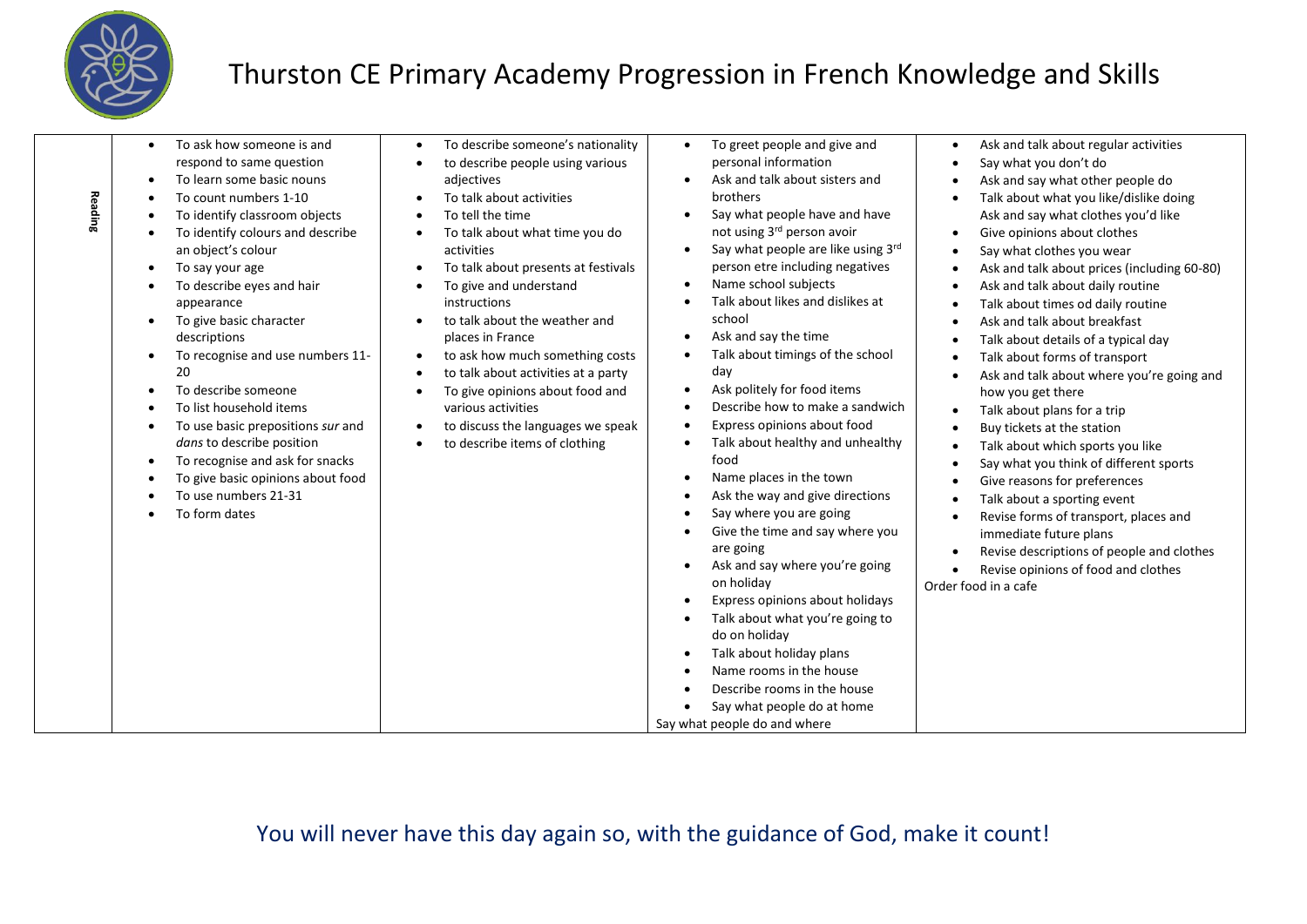

Writing

### Thurston CE Primary Academy Progression in French Knowledge and Skills

| <b>UNIT 1: BONJOUR</b><br>To greet and say goodbye to<br>$\bullet$<br>someone<br>To ask someone's name and say<br>your own                                                                                                                                                                                                                                                                                                                                                                                                                                                                                                                                                                                                                                                                                                                                                                                                  | <b>UNIT 7: ENCORE!</b><br>To revise ways of describing<br>$\bullet$<br>people<br>To revise ways of describing<br>$\bullet$<br>people                                                                                                                                                                                                                                                                                                                                                                                                                                                                                                                                                                                                                                                                                                                                                                                                                                              | To greet people and give and<br>$\bullet$<br>personal information<br>Ask and talk about sisters and<br>$\bullet$<br>brothers<br>Say what people have and have<br>$\bullet$                                                                                                                                                                                                                                                                                                                                                                                                                                                                                                                                                                                                                                                                                                                                                                                                                                                                                        | Ask and talk about regular activities<br>$\bullet$<br>Say what you don't do<br>$\bullet$<br>Ask and say what other people do<br>$\bullet$<br>Talk about what you like/dislike doing<br>$\bullet$<br>Ask and say what clothes you'd like                                                                                                                                                                                                                                                                                                                                                                                                                                                                                                                                                                                                                                                                                                                                                       |
|-----------------------------------------------------------------------------------------------------------------------------------------------------------------------------------------------------------------------------------------------------------------------------------------------------------------------------------------------------------------------------------------------------------------------------------------------------------------------------------------------------------------------------------------------------------------------------------------------------------------------------------------------------------------------------------------------------------------------------------------------------------------------------------------------------------------------------------------------------------------------------------------------------------------------------|-----------------------------------------------------------------------------------------------------------------------------------------------------------------------------------------------------------------------------------------------------------------------------------------------------------------------------------------------------------------------------------------------------------------------------------------------------------------------------------------------------------------------------------------------------------------------------------------------------------------------------------------------------------------------------------------------------------------------------------------------------------------------------------------------------------------------------------------------------------------------------------------------------------------------------------------------------------------------------------|-------------------------------------------------------------------------------------------------------------------------------------------------------------------------------------------------------------------------------------------------------------------------------------------------------------------------------------------------------------------------------------------------------------------------------------------------------------------------------------------------------------------------------------------------------------------------------------------------------------------------------------------------------------------------------------------------------------------------------------------------------------------------------------------------------------------------------------------------------------------------------------------------------------------------------------------------------------------------------------------------------------------------------------------------------------------|-----------------------------------------------------------------------------------------------------------------------------------------------------------------------------------------------------------------------------------------------------------------------------------------------------------------------------------------------------------------------------------------------------------------------------------------------------------------------------------------------------------------------------------------------------------------------------------------------------------------------------------------------------------------------------------------------------------------------------------------------------------------------------------------------------------------------------------------------------------------------------------------------------------------------------------------------------------------------------------------------|
| To ask how someone is and<br>$\bullet$<br>respond to same question<br>To learn some basic nouns<br>$\bullet$<br>To count numbers 1-10<br>$\bullet$<br>To identify classroom objects<br>$\bullet$<br>To identify colours and describe<br>an object's colour<br>To say your age<br>$\bullet$<br>To recognise and repeat<br>classroom instructions<br>To identify parts of the body<br>$\bullet$<br>To describe eyes and hair<br>$\bullet$<br>appearance<br>To recognise days of the week<br>$\bullet$<br>To give basic character<br>descriptions<br>To identify animals and pets<br>$\bullet$<br>To recognise and use numbers 11-<br>20<br>To give someone's name<br>To describe someone<br>To identify family members<br>To recognise and spell with letters<br>of the alphabet<br>To list household items<br>To use basic prepositions sur and<br>dans to describe position<br>To recognise and ask for snacks<br>$\bullet$ | To describe someone's nationality<br>$\bullet$<br>to describe people using various<br>$\bullet$<br>adjectives<br>UNIT 8: QUELLE HEURE EST-IL?<br>To talk about activities<br>$\bullet$<br>To talk about activities<br>$\bullet$<br>To tell the time<br>$\bullet$<br>To talk about what time you do<br>٠<br>activities<br><b>UNIT 9: LES FETES</b><br>To talk about festivals and dates<br>$\bullet$<br>To talk about presents at festivals<br>$\bullet$<br>To count from 31-60<br>$\bullet$<br>To give and understand<br>$\bullet$<br>instructions<br>UNIT 10: OU VAS-TU?<br>To talk about going to French<br>$\bullet$<br>cities<br>to give and understand basic<br>$\bullet$<br>directions<br>to talk about the weather<br>$\bullet$<br>to talk about the weather and<br>$\bullet$<br>places in France<br><b>UNIT 11: ON MANGE!</b><br>To go shopping for food<br>$\bullet$<br>to ask how much something costs<br>$\bullet$<br>to talk about activities at a party<br>$\bullet$ | not using 3rd person avoir<br>Say what people are like using 3rd<br>$\bullet$<br>person etre including negatives<br>Name school subjects<br>$\bullet$<br>Talk about likes and dislikes at<br>$\bullet$<br>school<br>Ask and say the time<br>$\bullet$<br>Talk about timings of the school<br>$\bullet$<br>day<br>Ask politely for food items<br>$\bullet$<br>Describe how to make a sandwich<br>$\bullet$<br>Express opinions about food<br>$\bullet$<br>Talk about healthy and unhealthy<br>$\bullet$<br>food<br>Name places in the town<br>$\bullet$<br>Ask the way and give directions<br>$\bullet$<br>Say where you are going<br>$\bullet$<br>Give the time and say where you<br>$\bullet$<br>are going<br>Ask and say where you're going<br>$\bullet$<br>on holiday<br>Express opinions about holidays<br>$\bullet$<br>Talk about what you're going to<br>$\bullet$<br>do on holiday<br>Talk about holiday plans<br>$\bullet$<br>Name rooms in the house<br>$\bullet$<br>Describe rooms in the house<br>$\bullet$<br>Say what people do at home<br>$\bullet$ | Give opinions about clothes<br>$\bullet$<br>Say what clothes you wear<br>$\bullet$<br>Ask and talk about prices (including 60-80)<br>$\bullet$<br>Ask and talk about daily routine<br>$\bullet$<br>Talk about times od daily routine<br>$\bullet$<br>Ask and talk about breakfast<br>$\bullet$<br>Talk about details of a typical day<br>$\bullet$<br>Talk about forms of transport<br>$\bullet$<br>Ask and talk about where you're going and<br>$\bullet$<br>how you get there<br>Talk about plans for a trip<br>$\bullet$<br>Buy tickets at the station<br>$\bullet$<br>Talk about which sports you like<br>$\bullet$<br>Say what you think of different sports<br>$\bullet$<br>Give reasons for preferences<br>$\bullet$<br>Talk about a sporting event<br>$\bullet$<br>Revise forms of transport, places and<br>$\bullet$<br>immediate future plans<br>Revise descriptions of people and clothes<br>$\bullet$<br>Revise opinions of food and clothes<br>$\bullet$<br>Order food in a cafe |
| To give basic opinions about food<br>$\bullet$<br>To use numbers 21-31<br>To recognise and use the months<br>To form dates                                                                                                                                                                                                                                                                                                                                                                                                                                                                                                                                                                                                                                                                                                                                                                                                  | To give opinions about food and<br>$\bullet$<br>various activities<br><b>UNIT 12: LE CIRQUE</b><br>To discuss francophone countries<br>to discuss the languages we speak<br>$\bullet$                                                                                                                                                                                                                                                                                                                                                                                                                                                                                                                                                                                                                                                                                                                                                                                             | Say what people do and where                                                                                                                                                                                                                                                                                                                                                                                                                                                                                                                                                                                                                                                                                                                                                                                                                                                                                                                                                                                                                                      |                                                                                                                                                                                                                                                                                                                                                                                                                                                                                                                                                                                                                                                                                                                                                                                                                                                                                                                                                                                               |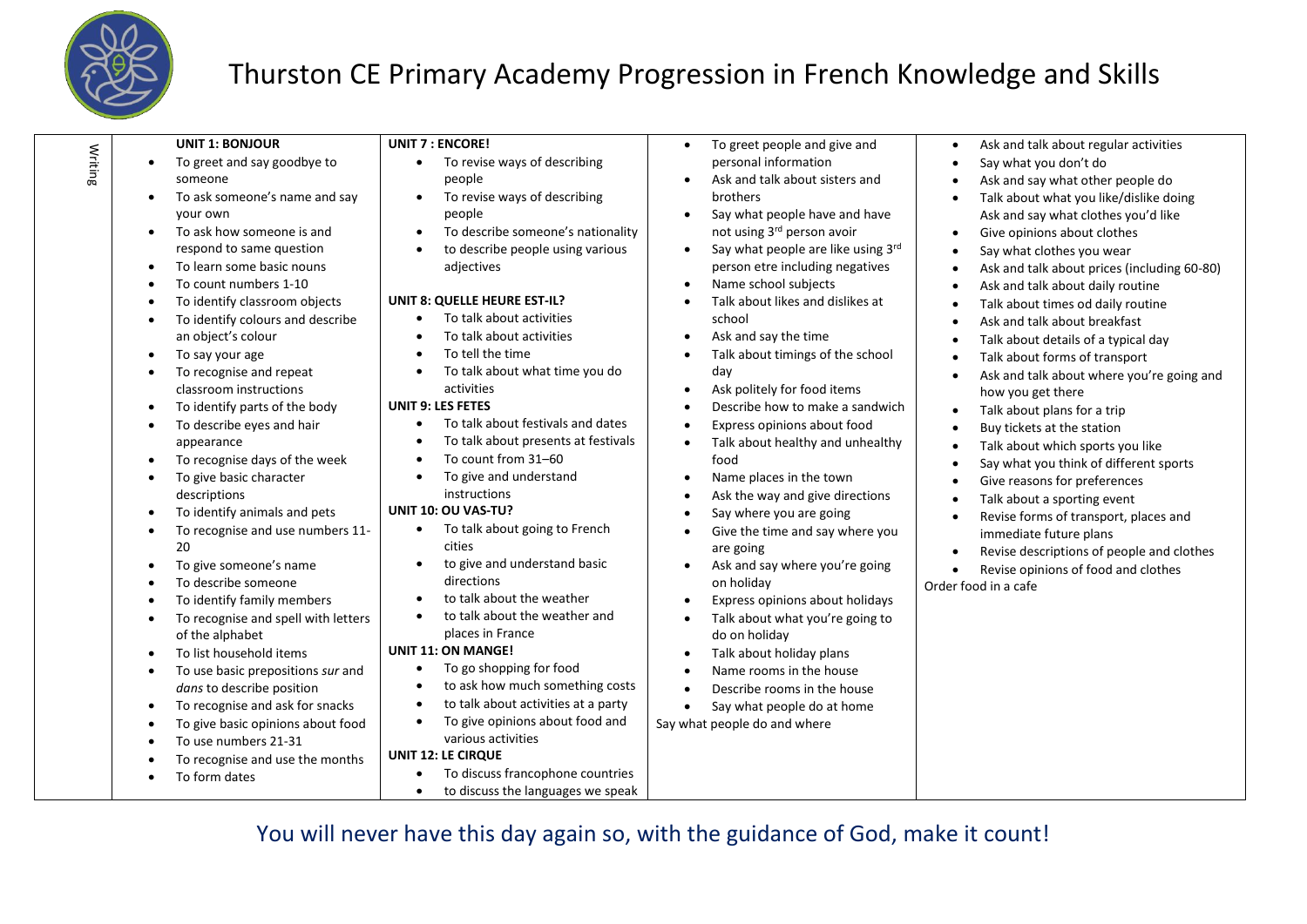

|  | • To Identify different items of<br>clothing<br>to describe items of clothing<br>$\bullet$ |  |
|--|--------------------------------------------------------------------------------------------|--|
|  |                                                                                            |  |
|  |                                                                                            |  |
|  |                                                                                            |  |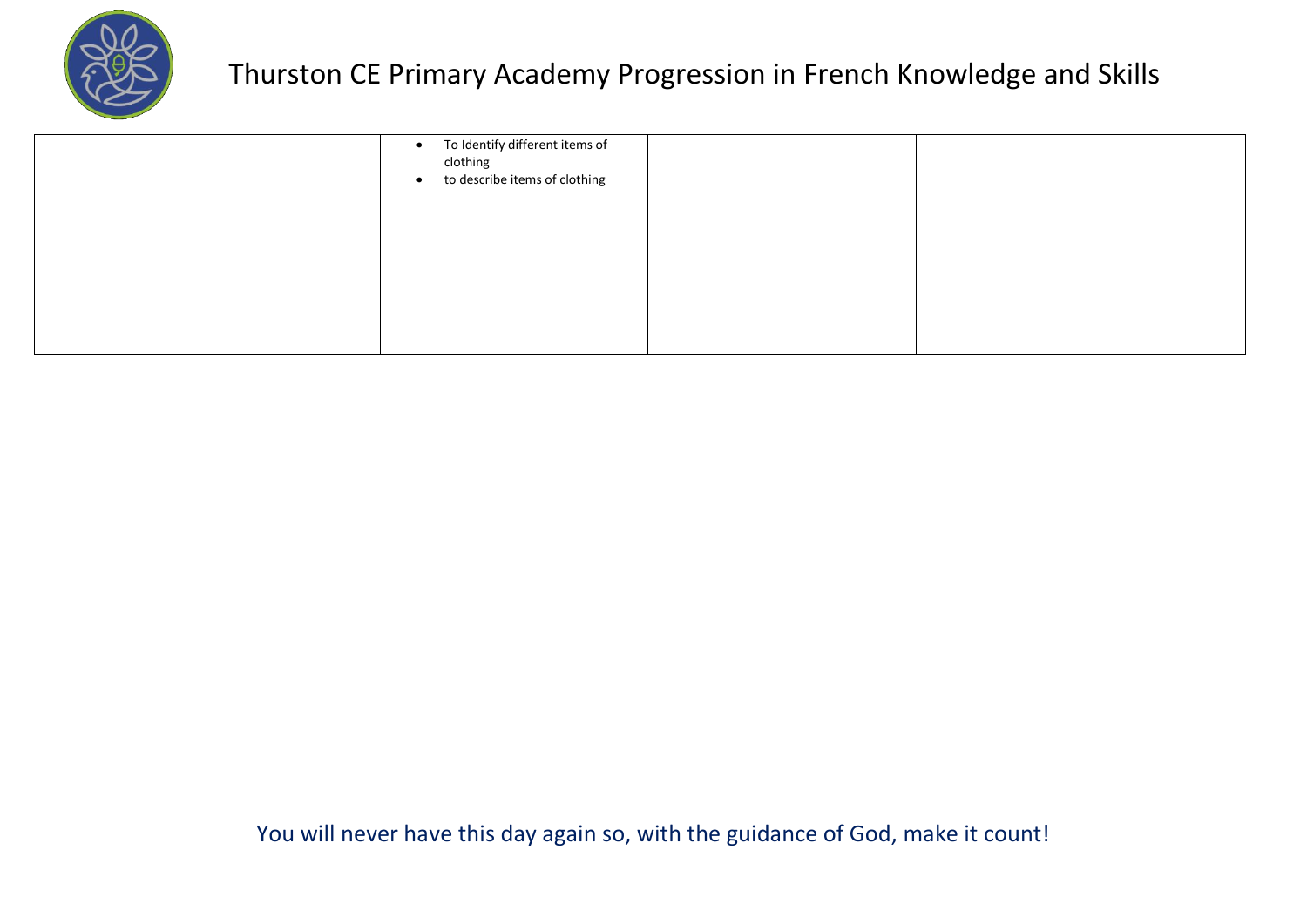

| Listening | $\bullet$ | To greet and say goodbye to         | <b>UNIT 7 : ENCORE!</b><br>To revise ways of describing | To greet people and give and<br>$\bullet$<br>personal information | Ask and talk about regular activities<br>Say what you don't do |
|-----------|-----------|-------------------------------------|---------------------------------------------------------|-------------------------------------------------------------------|----------------------------------------------------------------|
|           |           | someone                             | people                                                  | Ask and talk about sisters and                                    | Ask and say what other people do                               |
|           | $\bullet$ | To ask someone's name and say       | To revise ways of describing                            | brothers                                                          | Talk about what you like/dislike doing                         |
|           |           | your own                            | people                                                  | Say what people have and have<br>$\bullet$                        | Ask and say what clothes you'd like                            |
|           | $\bullet$ | To ask how someone is and           | To describe someone's nationality                       | not using 3rd person avoir                                        | Give opinions about clothes<br>$\bullet$                       |
|           |           | respond to same question            | to describe people using various                        | Say what people are like using 3rd<br>$\bullet$                   | Say what clothes you wear                                      |
|           |           | To learn some basic nouns           | adjectives                                              | person etre including negatives                                   | Ask and talk about prices (including 60-80)                    |
|           |           | To count numbers 1-10               | UNIT 8: QUELLE HEURE EST-IL?                            | Name school subjects<br>$\bullet$                                 | Ask and talk about daily routine                               |
|           |           | To identify classroom objects       | To talk about activities                                | Talk about likes and dislikes at                                  | Talk about times od daily routine                              |
|           |           | To identify colours and describe    | To talk about activities                                | school                                                            | Ask and talk about breakfast                                   |
|           |           | an object's colour                  | To tell the time                                        | Ask and say the time<br>$\bullet$                                 | Talk about details of a typical day<br>$\bullet$               |
|           | $\bullet$ | To say your age                     | To talk about what time you do                          | Talk about timings of the school<br>$\bullet$                     | Talk about forms of transport<br>$\bullet$                     |
|           |           | To recognise and repeat             | activities                                              | day                                                               | Ask and talk about where you're going and<br>$\bullet$         |
|           |           | classroom instructions              | <b>UNIT 9: LES FETES</b>                                | Ask politely for food items<br>$\bullet$                          | how you get there                                              |
|           |           | To identify parts of the body       | To talk about festivals and dates                       | Describe how to make a sandwich<br>$\bullet$                      | Talk about plans for a trip<br>$\bullet$                       |
|           | ٠         | To describe eyes and hair           | To talk about presents at festivals                     | Express opinions about food<br>$\bullet$                          | Buy tickets at the station<br>$\bullet$                        |
|           |           | appearance                          | To count from 31-60                                     | Talk about healthy and unhealthy<br>$\bullet$                     | Talk about which sports you like<br>$\bullet$                  |
|           |           | To recognise days of the week       | To give and understand                                  | food                                                              | Say what you think of different sports                         |
|           |           | To give basic character             | instructions                                            | Name places in the town<br>$\bullet$                              | Give reasons for preferences                                   |
|           |           | descriptions                        | UNIT 10: OU VAS-TU?                                     | Ask the way and give directions<br>$\bullet$                      | Talk about a sporting event                                    |
|           |           | To identify animals and pets        | To talk about going to French                           | Say where you are going                                           | Revise forms of transport, places and<br>$\bullet$             |
|           |           | To recognise and use numbers 11-    | cities                                                  | Give the time and say where you                                   | immediate future plans                                         |
|           |           | 20                                  | to give and understand basic                            | are going                                                         | Revise descriptions of people and clothes                      |
|           |           | To give someone's name              | directions                                              | Ask and say where you're going                                    | Revise opinions of food and clothes                            |
|           |           | To describe someone                 | to talk about the weather                               | on holiday                                                        | Order food in a cafe                                           |
|           |           | To identify family members          | to talk about the weather and                           | Express opinions about holidays                                   |                                                                |
|           |           | To recognise and spell with letters | places in France                                        | Talk about what you're going to<br>$\bullet$                      |                                                                |
|           |           | of the alphabet                     | <b>UNIT 11: ON MANGE!</b>                               | do on holiday                                                     |                                                                |
|           |           | To list household items             | To go shopping for food                                 | Talk about holiday plans<br>$\bullet$                             |                                                                |
|           |           | To use basic prepositions sur and   | to ask how much something costs                         | Name rooms in the house<br>$\bullet$                              |                                                                |
|           |           | dans to describe position           | to talk about activities at a party                     | Describe rooms in the house<br>$\bullet$                          |                                                                |
|           | ٠         | To recognise and ask for snacks     | To give opinions about food and                         | Say what people do at home<br>$\bullet$                           |                                                                |
|           |           | To give basic opinions about food   | various activities                                      | Say what people do and where                                      |                                                                |
|           |           | To use numbers 21-31                | <b>UNIT 12: LE CIRQUE</b>                               |                                                                   |                                                                |
|           |           | To recognise and use the months     | To discuss francophone countries                        |                                                                   |                                                                |
|           |           | To form dates                       | to discuss the languages we speak                       |                                                                   |                                                                |
|           |           |                                     |                                                         |                                                                   |                                                                |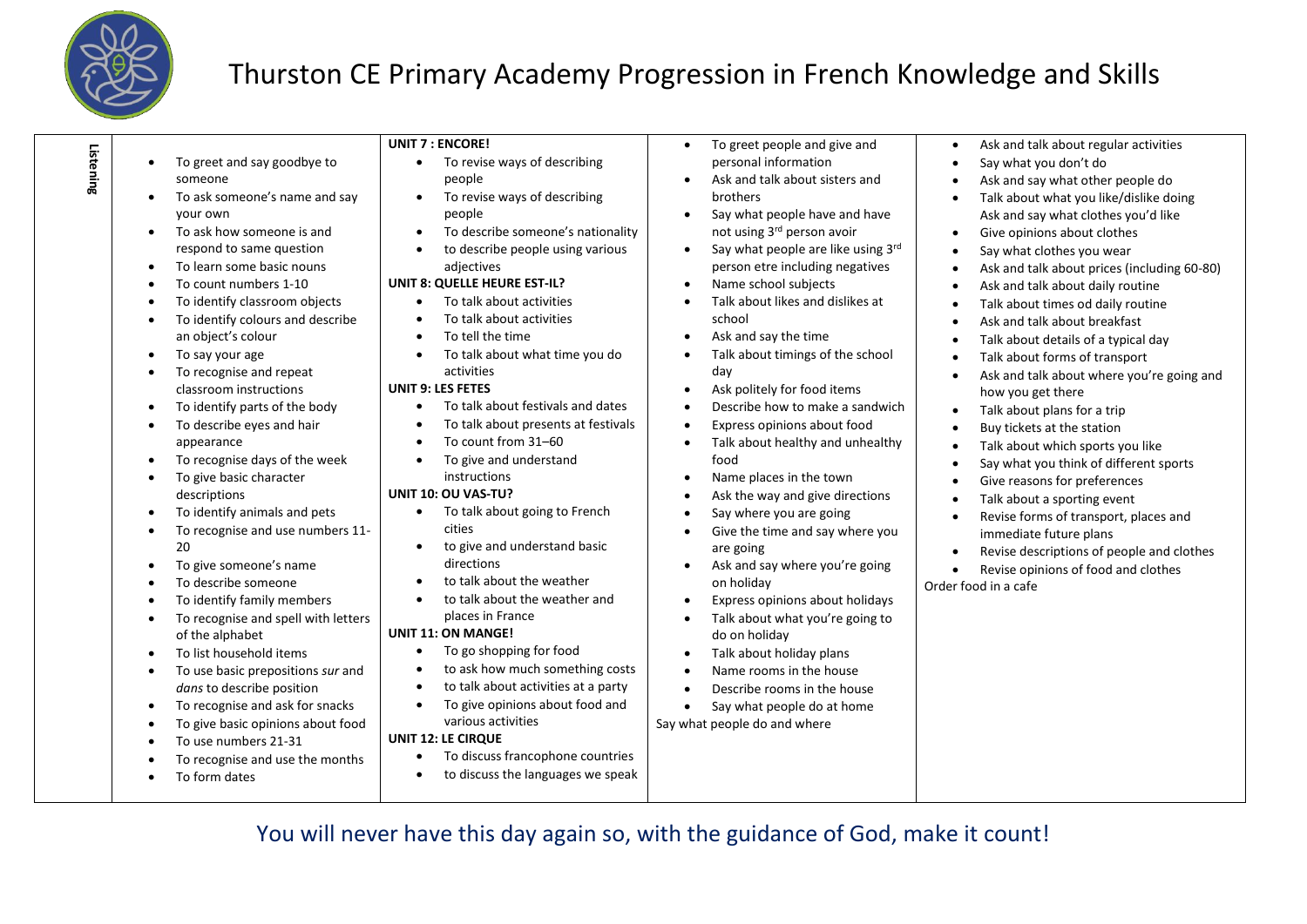

|  | • To Identify different items of<br>clothing |  |
|--|----------------------------------------------|--|
|  |                                              |  |
|  |                                              |  |
|  |                                              |  |
|  |                                              |  |
|  |                                              |  |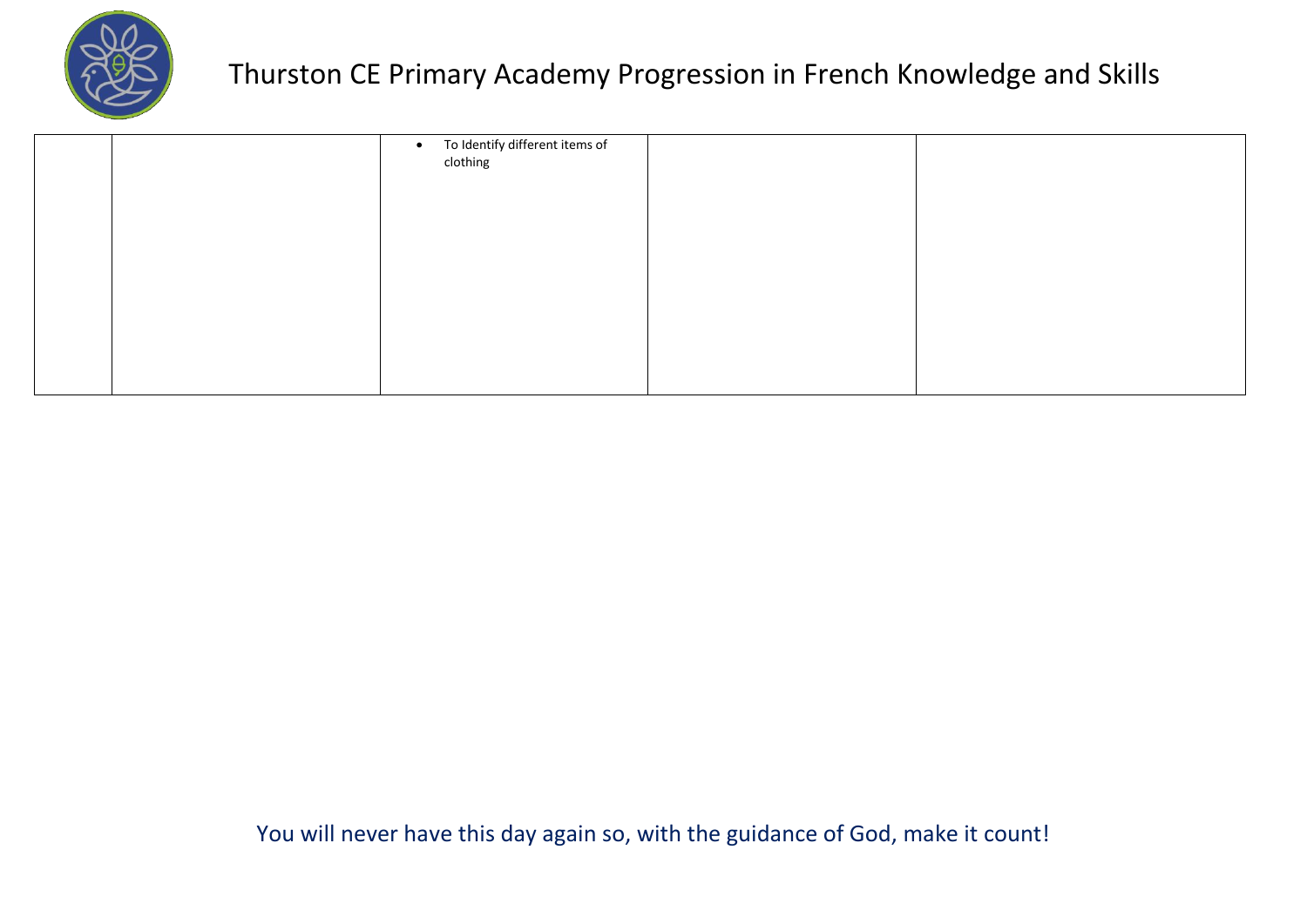

**Speaking**

# Thurston CE Primary Academy Progression in French Knowledge and Skills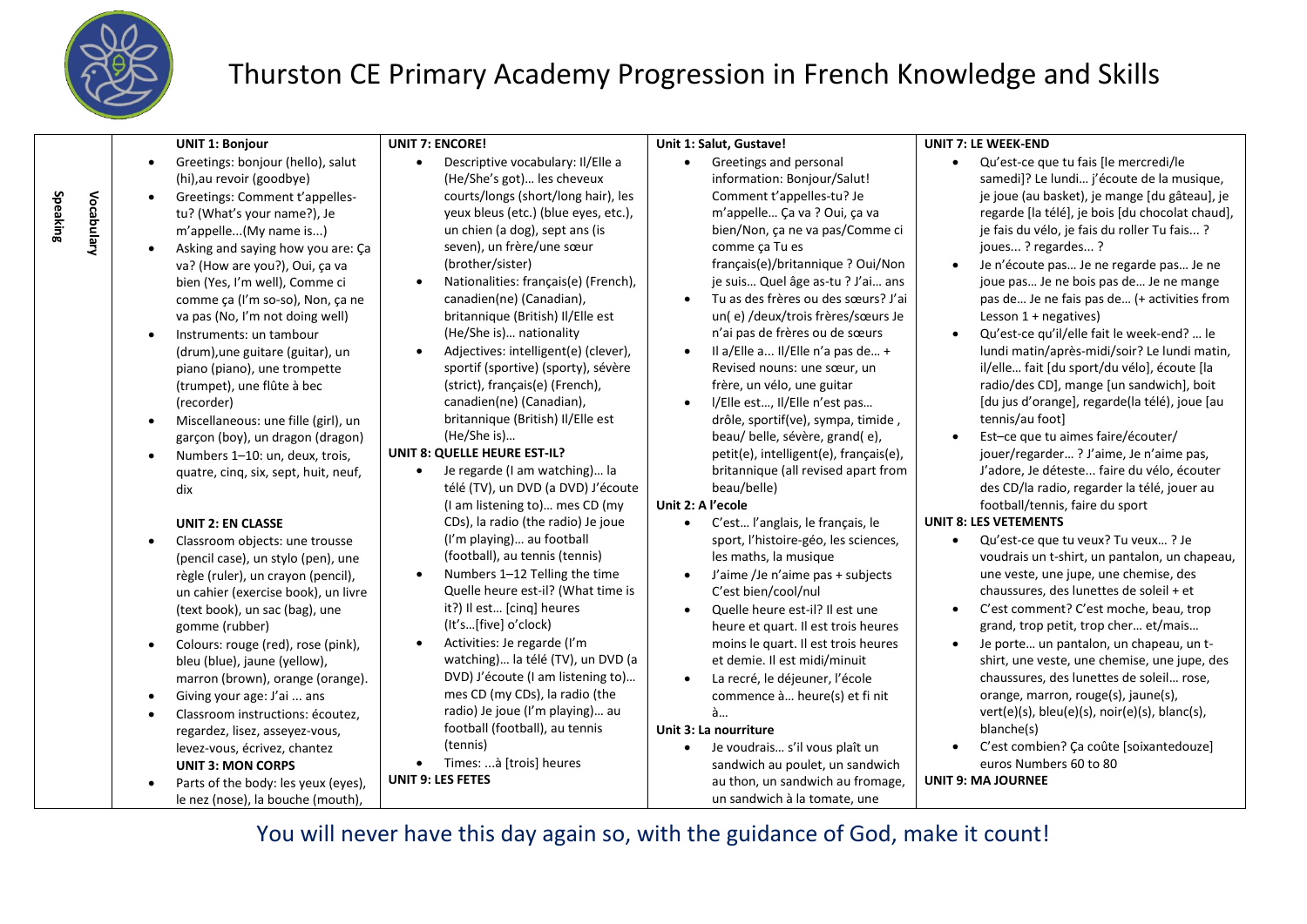

les oreilles (ears), les cheveux (hair), la jambe (leg), le bras (arm), la tête (head) J'ai les cheveux/les yeux + [adjective]

- Colours: vert (green), rouge (red), marron (brown), jaune (yellow), bleu (blue)
- Adjectives: long (long), court (short)
- Days of the week: lundi, mardi, mercredi, jeudi, vendredi, samedi, dimanche
- Adjectives describing character: Je suis… grand(e), petit(e), timide, bavard(e), drôle, sympa **UNIT 4: LES ANIMAUX**
- j'ai + [animal] je n'ai pas d'animal Animals: un chien (dog), un chat (cat), une tortue (tortoise), un lapin (rabbit), un oiseau (bird), une souris (mouse), un dragon (dragon) Numbers 11–20: onze, douze, treize, quatorze, quinze, seize, dix–sept, dix–huit, dix–neuf, vingt Il/Elle s'appelle... (S/he's called…) Il/Elle est... (S/he's …) Adjectives describing character: grand(e) (tall), petit(e) (small), drôle (funny), sévère (strict), timide (shy) **UNIT 5: MA FAMILLE**
- Family members: ma mère (mother), mon père (father), mon frère (brother), ma sœur (sister), mes parents (my parents)
- Letters of the alphabet a-z, plus some accented letters
- Household objects: le CD (CD), le lecteur CD (CD player),
- Festivals: le Nouvel An (New Year), la Fête des Rois (The Feast of Kings/Epiphany), la Saint-Valentin (St Valentine's day), Pâques (Easter), la Fête Nationale (Bastille Day), Noël (Christmas)
- Le [nouvel an], c'est le [premier janvier] ([New Year] is on the [1st January])
- Presents: un vélo (bike), un jeu (a game), un livre (a book), un ballon (a ball), un Père Noël en chocolat (chocolate Father Christmas), un œuf de Pâques (Easter egg)
- Qu'est-ce que tu veux [comme cadeau]? (What [present] would you like?) Je voudrais [+ nom] (I'd like [+ noun])
- Numbers 31–60
- Instructions: touchez le nez/les pieds! (touch your nose/feet!), comptez! (count!), sautez! (jump!), levez les bras! (raise your arms!), tournez! (turn around!)
- **UNIT 10: OU VAS-TU?**
	- Où vas-tu? (Where are you going?) Je vais à (I'm going to)… Paris/Bordeaux/Strasbourg/Nice/ Grenoble
	- Directions: tournez à droite (right), tournez à gauche (left), allez tout droit (straight on), arrêtez (stop)
	- Weather: Quel temps fait-il? (What's the weather like?) il fait beau (it's sunny), il fait froid (it's cold), il fait chaud (it's hot), il pleut (it's raining), il neige (it's snowing)

glace au chocolat, une glace à l'orange, une glace à la fraise, une glace à la vanilla

- les tomates, le thon, le fromage, une baguette, le beurre Mangez, Coupez, Prenez, Mettez
- J'aime /Je n'aime pas … les gâteaux, les frites, les bonbons, les pommes, les carottes, les haricots
- [Les carottes], C'est bon pour la santé Ce n'est pas bon pour la santé

#### **Unit 4: En ville**

- Qu'est-ce que c'est? C'est… la boulangerie, le centre sportif, le château, l'école, le jardin public, le marché, la piscine, le supermarché
- La piscine] s'il vous plaît? Tournez à droite/à gauche. Allez tout droit. D'abord… ensuite… enfi n… + direction
- Où vas-tu? Je vais au château/ centre sportif/jardin public/marché/ supermarché Je vais à la boulangerie/piscine Je vais à l'école
- l est [deux] heures. Je vais au/à  $|a/\grave{a}|'$  + places

#### **Unit 5: En Vacances**

- Où vas-tu en vacances? Je vais à la campagne. Je vais à la montagne. Je vais au bord de la mer. Je vais au camping. Je vais au parc d'attractions.
- J'aime ça. Je n'aime pas ça J'adore ça. Je déteste ça.
- Je me lève, Je prends mon petit déjeuner, Je vais à l'école, Je prends mon déjeuner, Je quitte l'école, Je prends mon dîner, Je me couche
- Daily routine phrases (Lesson  $1$ ) +  $\lambda$ ... une heure, deux heures (moins) cing, dix, vingt, vingt-cinq
- Qu'est-ce que tu prends au petit déjeuner? Je prends… un chocolat chaud, un café, un jus de pomme, un croissant, un pain au chocolat, des céréales, une tartine
- normalement, d'abord, ensuite, enfi n, après l'école + language from Lesson 3

#### **UNIT 10: LES TRANSPORTS**

- Où vas-tu? Je vais à l'école… en voiture, en bus, en train, en métro, à pied, à vélo, en avion, en bateau
- Où vas-tu? Comment vas-tu … ? Je vais… à la boulangerie, au marché, à la piscine, au centre sportif, au château, au jardin public, au supermarché, à l'école en voiture, en bus, en train, en métro, à pied, à vélo, en avion, en bateau
- Time/order indicators: Samedi, à 10 heures… D'abord, ensuite, enfi n… On va + infi nitive (future plans): Qu'est-ce qu'on va faire? On va aller au parc d'attractions, on va prendre le train, on va prendre l'avion, on va acheter des souvenirs (au magasin), on va faire des manèges, on va regarder un fi lm [au cinéma]
- Bonjour [Mademoiselle]. Bonjour [Monsieur]. Je voudrais des billets pour [Paris]. Combien de billets? [Quatre] billets: [un] adulte et [trois] enfants. Aller-retour ou aller simple? [Aller-retour] s'il vous plaît. C'est combien? C'est [trente-cinq] euros. Le train part à quelle heure? Le train part à [dix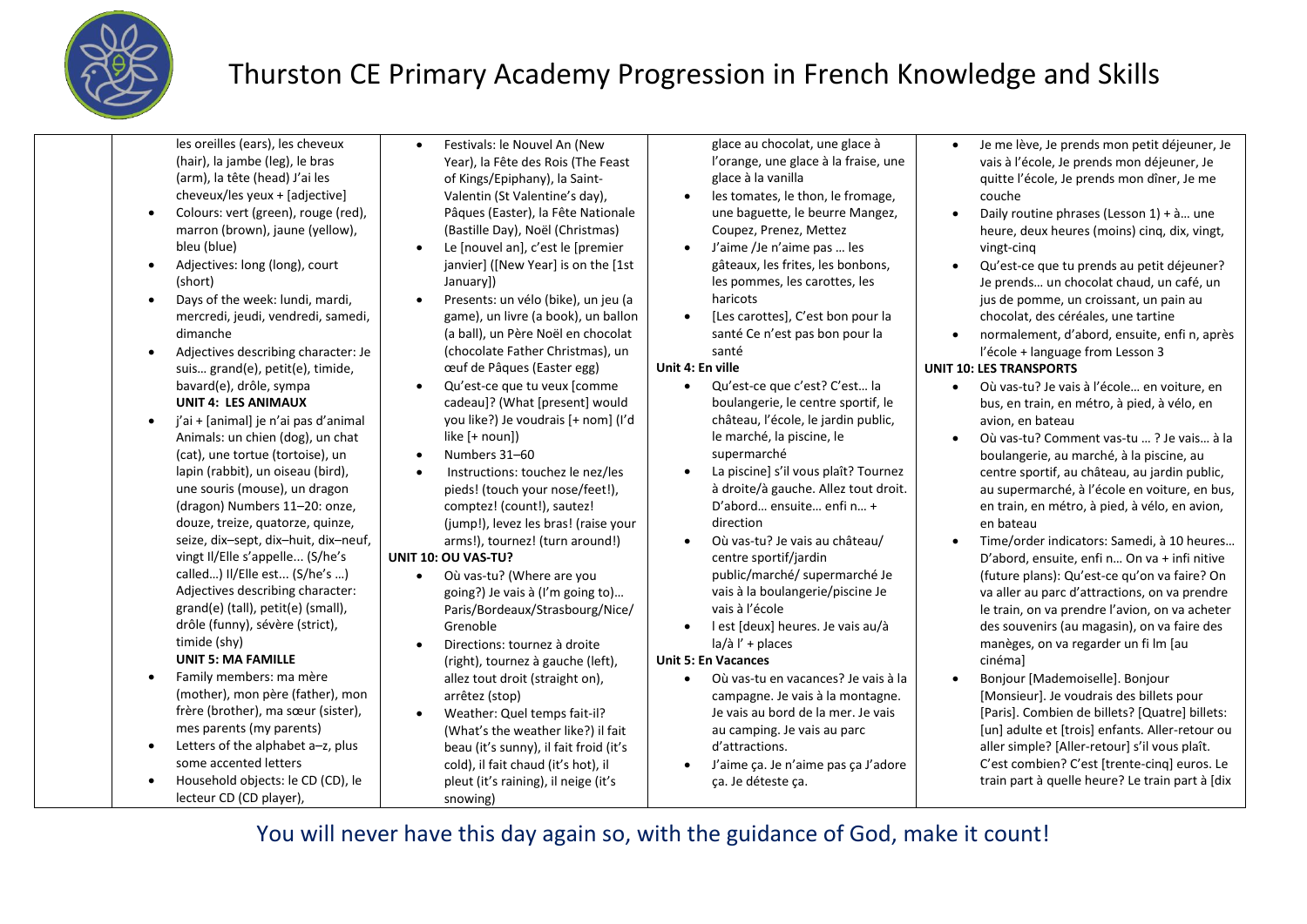

| l'ordinateur (computer), le jeu<br>Weather: Quel temps fait-il?<br>Qu'est-ce que tu vas faire en<br>$\bullet$<br>vidéo (video game), le DVD (DVD),<br>(What's the weather like?) À<br>vacances? Je vais faire du bateau.<br>la machine (machine), la table<br>Paris/Bordeaux/Strasbourg/Nice/<br><b>UNIT 11: LE SPORT</b><br>Je vais faire du ski. Je vais nager.<br>(table), la chaise (chair) Le CD est<br>Grenoble, il fait beau/il fait froid/il<br>Je vais faire du sport. Je vais faire<br>$\bullet$<br>dans le lecteur de CD Le jeu vidéo<br>fait chaud/il pleut/il neige (In<br>du vélo. Je vais voir mes grands-<br>est sur la table<br>Paris [etc.], it's sunny/cold/hot/<br>parents. Je vais faire les manèges.<br>Prepositions: dans (in), sur (on)<br>raining/snowing)<br>Unit 6: Chez Moi<br>$\bullet$<br><b>UNIT 6: BON ANNIVERSAIRE</b><br>À [Paris] [il pleut] (It's [raining] in<br>Chez moi, il y a une salle de bains/<br>$\bullet$<br>$\bullet$<br>Qu'est-ce que tu veux? Je<br>une cuisine/une salle à<br>[Paris])<br><b>UNIT 11: ON MANGE!</b><br>manger/des WC/un salon/un<br>voudrais Snacks: une pomme<br>préfère<br>(an apple), une banane (a<br>Food items: du pain (bread), du<br>balcon/un jardin/deux chambres<br>$\bullet$<br>banana), un jus d'orange (an<br>fromage (cheese), de la limonade<br>$C'est$<br>$\bullet$<br>orange juice), un sandwich (a<br>(lemonade), de la crème (cream),<br>grand/petit/vert/blanc/bleu/<br>sandwich), une pizza (a pizza), un<br>des fraises (strawberries), des<br>jaune/rose/rouge C'est grand et<br>gâteau (a cake) Simple opinions<br>tomates (tomatoes)<br>rouge<br>(about food): C'est délicieux (it's<br>Qu'est-ce que tu veux? (What do<br>Qu'est-ce qu'il/elle fait? Il/Elle<br>$\bullet$<br>$\bullet$<br>delicious), C'est bon (it tastes<br>you want?) Je voudrais [du pain]<br>mange [un sandwich]/regarde la<br>nice), Ce n'est pas bon (it doesn't<br>(I'd like [some bread])<br>télé/écoute de la musique/lit [un<br>taste nice), C'est mauvais (it<br>livre] /joue avec l'ordinateur/joue<br><b>UNIT 12: ON VA FAIRE LA FETE!</b><br>Using money: C'est combien?<br>tastes bad)<br>au tennis<br>(How much is it?) C'est [cinq]<br>$\bullet$<br>Numbers 21-31<br>Activities in the home + dans le salon/les<br>euros (It's [five] euros)<br>Months: janvier (January), février<br>WC, etc.<br>Party activities: on boit (we are<br>(February), mars (March), avril<br>drinking), on mange (we are<br>(April), mai (May), juin (June),<br>eating), on danse (we are<br>juillet (July), août (August),<br>dancing), on chante (we are<br>septembre (September), octobre<br>singing), on s'amuse (we are | heures et demie]. Merci [Monsieur]. Au<br>revoir. Au revoir. Bon voyage!<br>Tu aimes quels sports? J'aime la natation, le<br>vélo, la danse, le football, le tennis,<br>l'équitation, la gymnastique, le roller<br>Qu'est-ce que tu préfères? J'aime, Je n'aime                                                                                                                                                                                                                                                                                                                                                                                                                                                                                                                                                                                                                                                                                                                                                                                                                                                                                                                                                                                                                                                                                                                    |
|------------------------------------------------------------------------------------------------------------------------------------------------------------------------------------------------------------------------------------------------------------------------------------------------------------------------------------------------------------------------------------------------------------------------------------------------------------------------------------------------------------------------------------------------------------------------------------------------------------------------------------------------------------------------------------------------------------------------------------------------------------------------------------------------------------------------------------------------------------------------------------------------------------------------------------------------------------------------------------------------------------------------------------------------------------------------------------------------------------------------------------------------------------------------------------------------------------------------------------------------------------------------------------------------------------------------------------------------------------------------------------------------------------------------------------------------------------------------------------------------------------------------------------------------------------------------------------------------------------------------------------------------------------------------------------------------------------------------------------------------------------------------------------------------------------------------------------------------------------------------------------------------------------------------------------------------------------------------------------------------------------------------------------------------------------------------------------------------------------------------------------------------------------------------------------------------------------------------------------------------------------------------------------------------------------------------------------------------------------------------------------------------------------------------------------------------------------------------------------------------------------------------------------------------------------------------------------------------------------------------------------------------------------------------------------------|------------------------------------------------------------------------------------------------------------------------------------------------------------------------------------------------------------------------------------------------------------------------------------------------------------------------------------------------------------------------------------------------------------------------------------------------------------------------------------------------------------------------------------------------------------------------------------------------------------------------------------------------------------------------------------------------------------------------------------------------------------------------------------------------------------------------------------------------------------------------------------------------------------------------------------------------------------------------------------------------------------------------------------------------------------------------------------------------------------------------------------------------------------------------------------------------------------------------------------------------------------------------------------------------------------------------------------------------------------------------------------|
| (October), novembre (November),<br>having fun)<br>décembre (December) C'est<br>Qu'est-ce qu'on fait pour la fête?<br>$\bullet$<br>quand, ton anniversaire? (When is<br>(What are we doing for the<br>your birthday?)<br>party?) On [danse] (We are<br>Dates: [C'est] le[mars, etc.]<br>[dancing]) Opinions: c'est<br>([It's] the [March, etc.])<br>chouette (it's great), c'est nul (it's<br>rubbish), c'est bizarre (it's weird)<br>La [fête], c'est [bizarre] (The<br>[party] is [weird])<br><b>UNIT 12: LE CIRQUE</b><br>Francophone countries: la France<br>(France), la Suisse (Switzerland),<br>le Canada (Canada), la Martinique                                                                                                                                                                                                                                                                                                                                                                                                                                                                                                                                                                                                                                                                                                                                                                                                                                                                                                                                                                                                                                                                                                                                                                                                                                                                                                                                                                                                                                                                                                                                                                                                                                                                                                                                                                                                                                                                                                                                                                                                                                                  | pas, Je déteste, J'adore, Je préfère [+<br>names of sports] J'aime mais/et je<br>[le football] parce que c'est amusant, facile,<br>passionnant Je n'aime pas [le football] parce<br>que c'est ennuyeux, cher, diffi cile<br>Le samedi on va au match de foot. On mange<br>un sandwich et on boit un chocolat chaud.<br>On regarde [Bordeaux] contre [Lyon]. Le<br>match commence à trois heures. X marque<br>un but. C'est passionnant! Lyon gagne 2-0.<br>Revision: Où vas-tu? Je vais au marché, au<br>château, au supermarché, au jardin public,<br>au centre sportif, à l'école, à la boulangerie,<br>à la piscine, à la montagne, à la campagne<br>Comment vas-tu? Je vais en bus, en voiture,<br>en avion, en train, en métro, en bateau, à<br>pied, à vélo Qu'est-ce que tu vas faire<br>samedi? Je vais/On va regarder un fi lm,<br>visiter un parc d'attractions, nager, faire la<br>fête, faire les manèges, prendre le train,<br>prendre l'avion, acheter des souvenirs, faire<br>du ski, faire du bateau, faire du sport, faire<br>du vélo, voir mes grands-parents<br>Revision: II/Elle est [+nationality]. II/Elle est<br>(n'est pas) grand(e), petit(e), sympa, drôle,<br>sportif/sportive, timide, beau/belle, sévère,<br>intelligent(e). Il/Elle a les cheveux<br>longs/courts et les yeux bleus/marron/verts.<br>Il/Elle a ans. Il/Elle porte un pantalon, un t- |